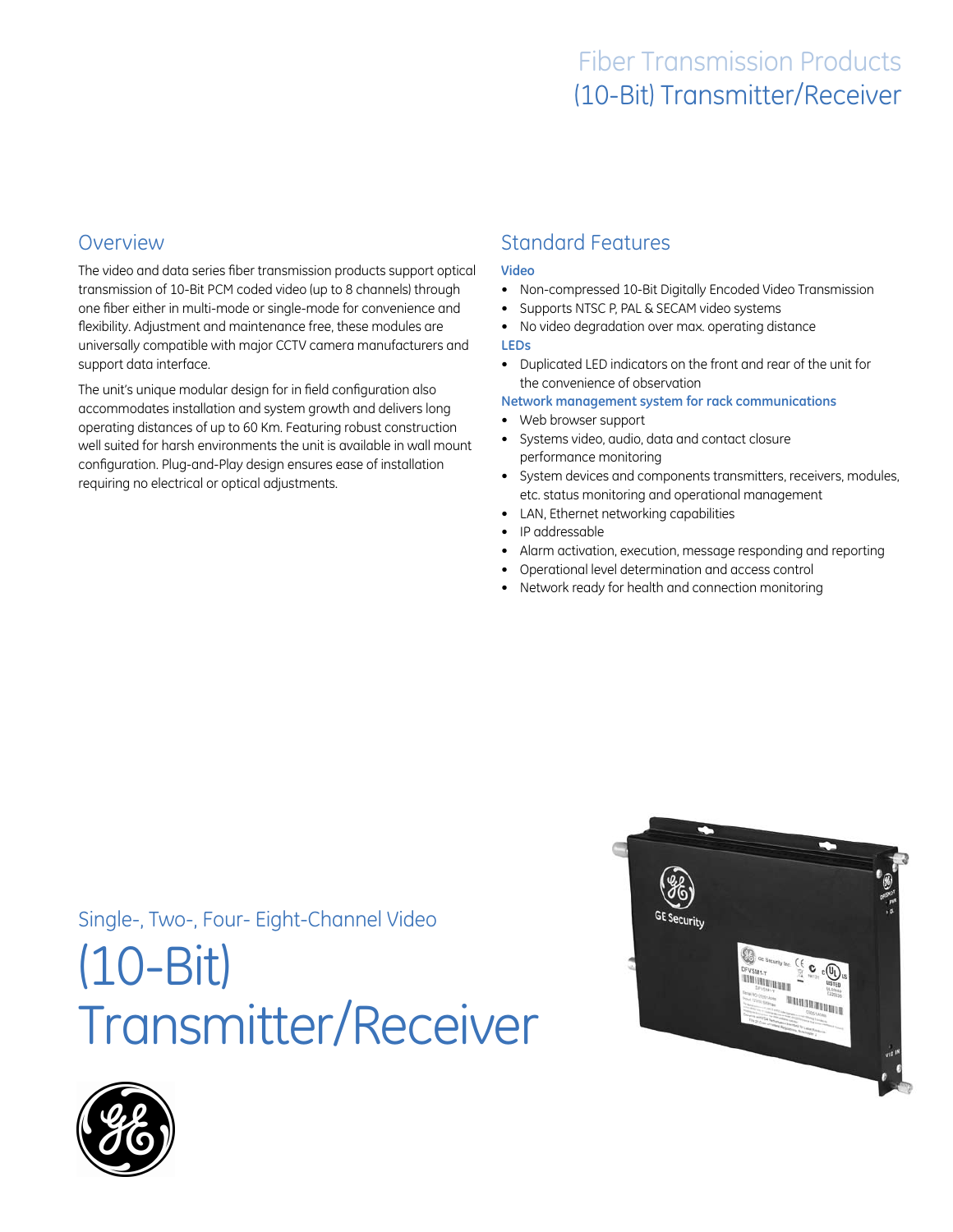# Specifications

| o | - |
|---|---|

| Video                                                     |                                                                         |                    |  |
|-----------------------------------------------------------|-------------------------------------------------------------------------|--------------------|--|
| Number of Channels                                        | 1, 2, 4, 8                                                              |                    |  |
| Color Systems                                             | NTSC                                                                    | PAL                |  |
| I/O Impedance                                             | 75 Ohm                                                                  | 75 Ohm             |  |
| I/O Composite Video Level                                 | $1Vp-p \pm 5.5$ IRE                                                     | 700mVp-p ± 40 IRE  |  |
| Sync Amplitude                                            | 40± 2 IRE                                                               | 300± 20 IRE        |  |
| <b>Burst Amplitude</b>                                    | $40+2$ IRE                                                              | 300+20 IRE         |  |
| <b>Bandwidth</b>                                          | $>4.6$ MHz                                                              | >5.8MHz            |  |
| Differential Gain                                         | $<2\%$                                                                  | $<2\%$             |  |
| Differential Phase                                        | <1 Degree Typical                                                       | <1 Degree Typical  |  |
| SNR-CCIR weighted                                         | >60dB                                                                   | >60dB              |  |
| Tilt                                                      | $< 1\%$                                                                 | $< 1\%$            |  |
| K-factor                                                  | 1%                                                                      | 1.5%               |  |
| Signal Indication (Video Presence/ Absence)               | Green/Red LED lit                                                       | Green/Red LED lit  |  |
| Input/output Connectors                                   | <b>BNC</b>                                                              | <b>BNC</b>         |  |
|                                                           |                                                                         |                    |  |
| Optical                                                   |                                                                         |                    |  |
| Wavelength                                                | 1310 and 1550                                                           |                    |  |
| Number of Fiber                                           | 1                                                                       |                    |  |
| Tx Output Power:                                          |                                                                         |                    |  |
| Single Mode (40Km)<br>DFVSM1-T/R                          | 1310nm                                                                  | $-9d$ Bm $+$ 3 dBm |  |
| Single Mode (40Km)<br>DFVSM2-T/R. DFVSM4-T/R & DFVSM8-T/R | 1550nm                                                                  | $-8d$ Bm $+ 2d$ Bm |  |
| Multi-mode (4Km)<br>DFVMM1-T/R                            | 1310nm                                                                  | $-7d$ Bm $+$ 3 dBm |  |
| Multi-Mode (2Km)<br>DFVMM2-T/R. DFVMM4-T/R & DFVMM8-T/R   | 1310nm                                                                  | $-8d$ Bm $+$ 3 dBm |  |
| <b>Optical Buget:</b>                                     |                                                                         |                    |  |
| Multi-mode (62.5µm/125µm)                                 | 12dB (DFVMM1-T/R)<br>10dB (DFVMM2-T/R)<br>8dB (DFVMM4-T/R & DFVMM8-T/R) |                    |  |
| Single-mode (9µm/125µm)                                   | 18dB (DFVSM1-T/R)<br>14dB (DFVSM2-T/R, DFVSM4-T/R & DFVSM8-T/R)         |                    |  |
| Single-mode (9µm/125µm) - Long Haul                       | 25dB (DFVSML1-T/R)<br>19dB (DFVSML2-T/R, DFVSML4-T/R & DFVSML8-T/R)     |                    |  |

 $\overline{\phantom{a}}$ 

| <b>Transmission Distance:</b>           |                                                                              |  |
|-----------------------------------------|------------------------------------------------------------------------------|--|
| Multi-Mode (Limited by Fiber Bandwidth) | 4Km (DFVMM1-T/R)<br>3Km (DFVMM2-T/R)<br>2Km (DFVMM4-T/R)<br>1Km (DFVMM8-T/R) |  |
| Single-Mode                             | 40 <sub>Km</sub>                                                             |  |
| Single-Mode (Long Haul version)         | 60 <sub>Km</sub>                                                             |  |
| Fiber Connector (Standard Supply)       | ST                                                                           |  |

 $\overline{\phantom{a}}$ 

| (a) 25.4 x 158.4 x 231.8 1-Slot<br>(b) 50.8 x 158.4 x 231.8 2-Slot |  |  |
|--------------------------------------------------------------------|--|--|
| (a) 0.55kg 1-slot<br>(b) 0.80kg 2-slot                             |  |  |
|                                                                    |  |  |

| Environmental         |                         |  |
|-----------------------|-------------------------|--|
| Operating Temperature | -40° C to +75° C        |  |
| Storage Temperature   | -40° C to +85° C        |  |
| Relative Humidity     | 0 to 95% non-condensing |  |

| <b>Power Requirement</b>   |                                                                                                                                                                                                          |  |  |  |
|----------------------------|----------------------------------------------------------------------------------------------------------------------------------------------------------------------------------------------------------|--|--|--|
| Supply Voltage             | 12V DC<br>(Standalone: derived from an external adaptor via the 2-pin<br>connector at rear of the module. Rack chassis: derived from the<br>chassis PSU via the 30-pin connector at rear of the module.) |  |  |  |
| Card Protection            | Poly Fuse (1 A)                                                                                                                                                                                          |  |  |  |
| <b>Current Consumption</b> | Max. 500mA                                                                                                                                                                                               |  |  |  |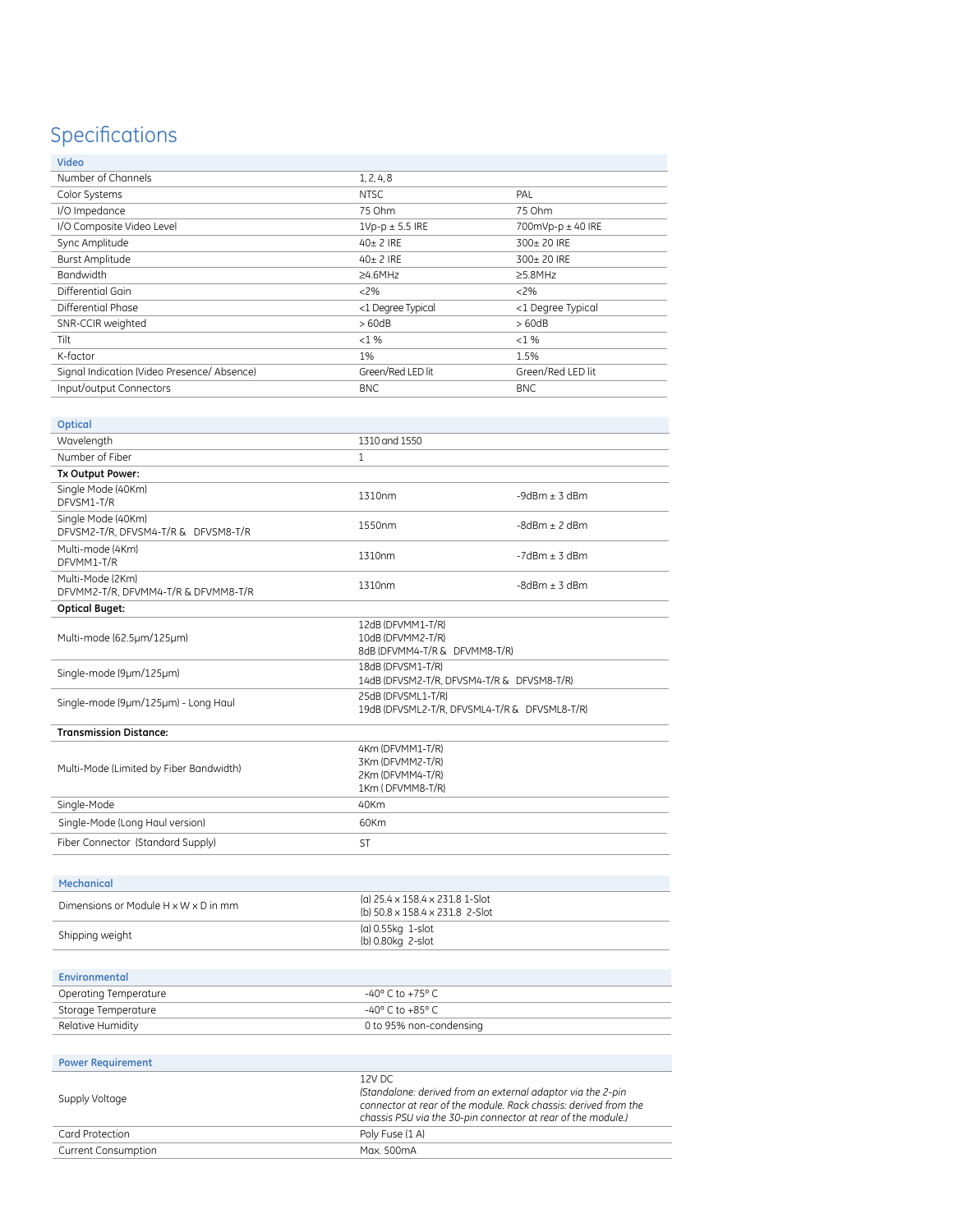# Application Diagram



# Model Number Key

| DF | 10 bit rack/module |
|----|--------------------|
| Ė  | 8 bit rack/module  |
| MF | 8 bit module only  |
| V  | Video              |
| D  | Data               |
| Α  | Audio              |
| CС | Contact Closure    |

| Single mode<br><b>SM</b> |                            | First digit  | Number   |
|--------------------------|----------------------------|--------------|----------|
| <b>MM</b>                | Multimode                  | Second digit | Number   |
| $\mathbf{L}$             | Long distance              | Third digit  | Number   |
| D                        | <b>Duplex</b>              | Forth digit  | Number   |
| F                        | Forward data (Only         |              | Transmit |
|                          | for contact closures 8 CH) | R            | Receiver |

| First digit  | Number of video channels   |
|--------------|----------------------------|
| Second digit | Number of audio channels   |
| Third digit  | Number of data channels    |
| Forth digit  | Number of contact closures |
|              | Transmitter                |
|              | Receiver                   |

## Part Number Key